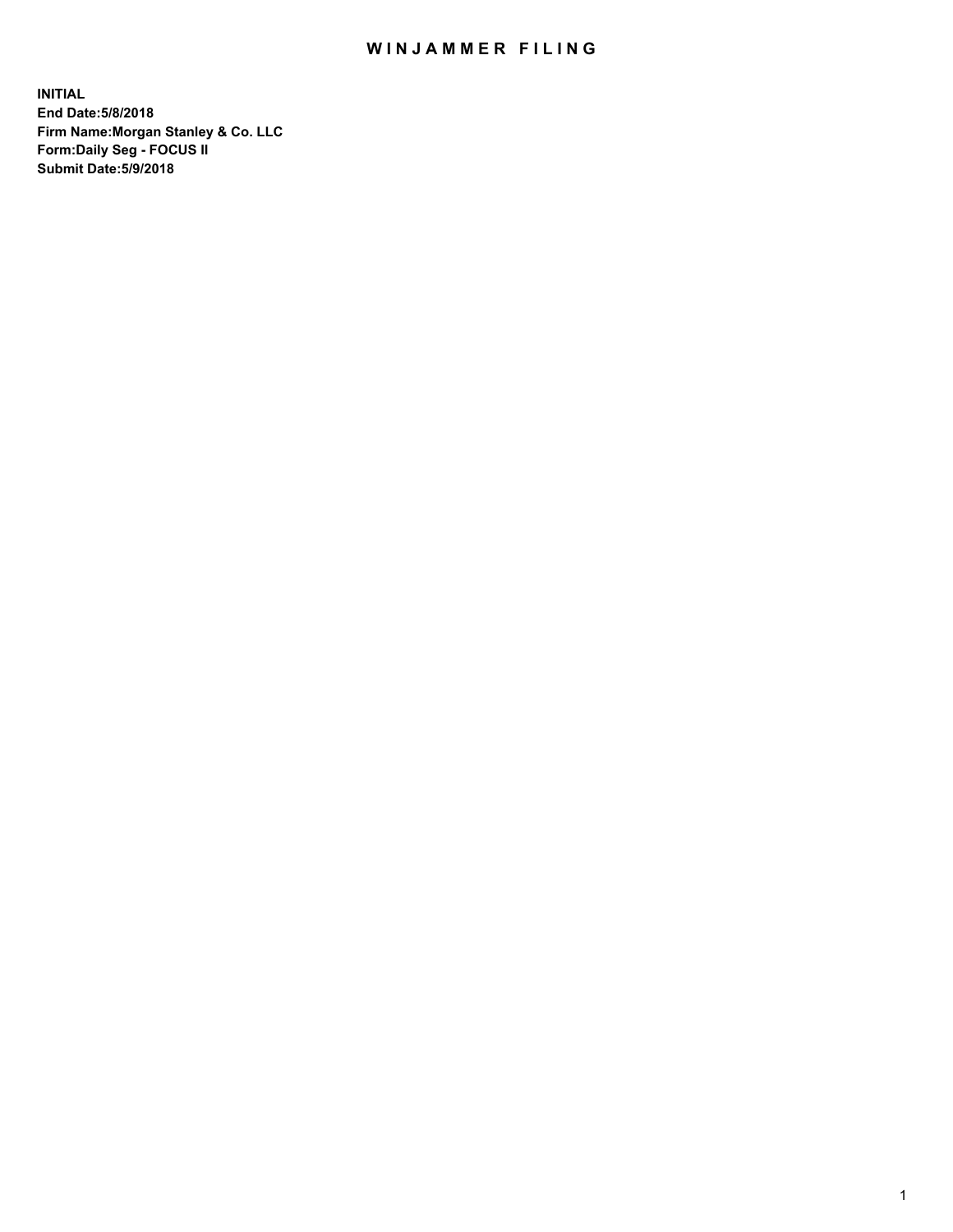## **INITIAL End Date:5/8/2018 Firm Name:Morgan Stanley & Co. LLC Form:Daily Seg - FOCUS II Submit Date:5/9/2018 Daily Segregation - Cover Page**

| Name of Company<br><b>Contact Name</b><br><b>Contact Phone Number</b><br><b>Contact Email Address</b>                                                                                                                                                                                                                         | Morgan Stanley & Co. LLC<br>Ikram Shah<br>212-276-0963<br>lkram.shah@morganstanley.com |
|-------------------------------------------------------------------------------------------------------------------------------------------------------------------------------------------------------------------------------------------------------------------------------------------------------------------------------|----------------------------------------------------------------------------------------|
| FCM's Customer Segregated Funds Residual Interest Target (choose one):<br>a. Minimum dollar amount: ; or<br>b. Minimum percentage of customer segregated funds required:%; or<br>c. Dollar amount range between: and; or<br>d. Percentage range of customer segregated funds required between:% and%.                         | 280,000,000<br><u>0</u><br>0 <sub>0</sub><br>0 <sub>0</sub>                            |
| FCM's Customer Secured Amount Funds Residual Interest Target (choose one):<br>a. Minimum dollar amount: ; or<br>b. Minimum percentage of customer secured funds required:%; or<br>c. Dollar amount range between: and; or<br>d. Percentage range of customer secured funds required between: % and %.                         | 140,000,000<br><u>0</u><br>0 <sub>0</sub><br>0 <sub>0</sub>                            |
| FCM's Cleared Swaps Customer Collateral Residual Interest Target (choose one):<br>a. Minimum dollar amount: ; or<br>b. Minimum percentage of cleared swaps customer collateral required:%; or<br>c. Dollar amount range between: and; or<br>d. Percentage range of cleared swaps customer collateral required between:% and%. | 92,000,000<br>0 <sub>0</sub><br>0 <sub>0</sub>                                         |

Attach supporting documents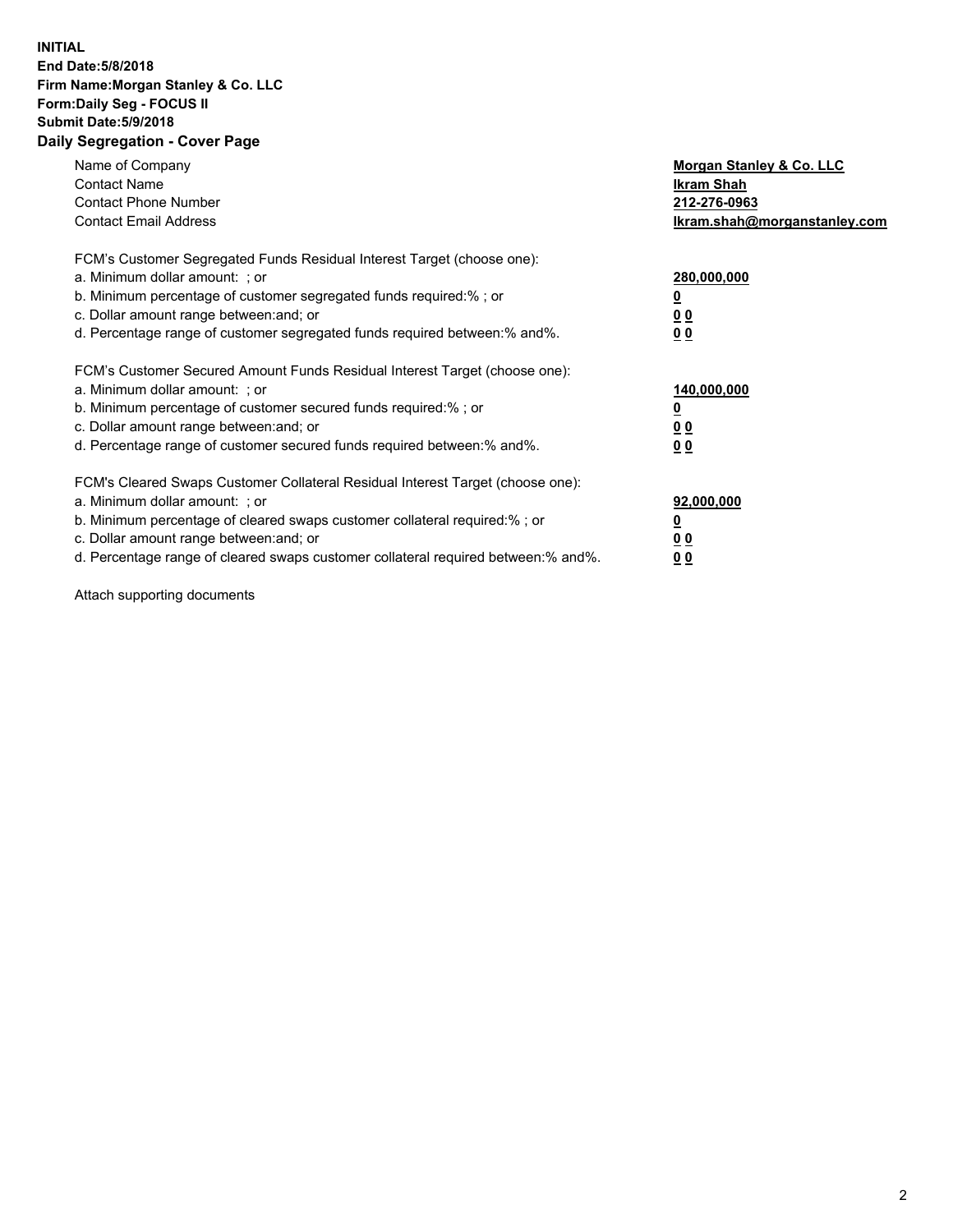## **INITIAL End Date:5/8/2018 Firm Name:Morgan Stanley & Co. LLC Form:Daily Seg - FOCUS II Submit Date:5/9/2018 Daily Segregation - Secured Amounts** Foreign Futures and Foreign Options Secured Amounts Amount required to be set aside pursuant to law, rule or regulation of a foreign government or a rule of a self-regulatory organization authorized thereunder **0** [7305] 1. Net ledger balance - Foreign Futures and Foreign Option Trading - All Customers A. Cash **3,040,227,696** [7315] B. Securities (at market) **2,139,485,626** [7317] 2. Net unrealized profit (loss) in open futures contracts traded on a foreign board of trade **434,642,121** [7325] 3. Exchange traded options a. Market value of open option contracts purchased on a foreign board of trade **21,613,270** [7335] b. Market value of open contracts granted (sold) on a foreign board of trade **-23,912,978** [7337] 4. Net equity (deficit) (add lines 1. 2. and 3.) **5,612,055,735** [7345] 5. Account liquidating to a deficit and account with a debit balances - gross amount **47,637,934** [7351] Less: amount offset by customer owned securities **-45,290,039** [7352] **2,347,895** 6. Amount required to be set aside as the secured amount - Net Liquidating Equity Method (add lines 4 and 5) 7. Greater of amount required to be set aside pursuant to foreign jurisdiction (above) or line 6. FUNDS DEPOSITED IN SEPARATE REGULATION 30.7 ACCOUNTS 1. Cash in banks A. Banks located in the United States **234,843,151** [7500] B. Other banks qualified under Regulation 30.7 **918,370,627** [7520] **1,153,213,778** 2. Securities A. In safekeeping with banks located in the United States **328,763,771** [7540] B. In safekeeping with other banks qualified under Regulation 30.7 **0** [7560] **328,763,771** [7570] 3. Equities with registered futures commission merchants A. Cash **5,408,220** [7580] B. Securities **0** [7590] C. Unrealized gain (loss) on open futures contracts **607,200** [7600] D. Value of long option contracts **0** [7610] E. Value of short option contracts **0** [7615] **6,015,420** [7620] 4. Amounts held by clearing organizations of foreign boards of trade A. Cash **0** [7640] B. Securities **0** [7650] C. Amount due to (from) clearing organization - daily variation **0** [7660] D. Value of long option contracts **0** [7670] E. Value of short option contracts **0** [7675] **0** [7680] 5. Amounts held by members of foreign boards of trade A. Cash **2,073,145,967** [7700] B. Securities **1,810,721,855** [7710] C. Unrealized gain (loss) on open futures contracts **434,034,921** [7720] D. Value of long option contracts **21,613,270** [7730] E. Value of short option contracts **-23,912,978** [7735] **4,315,603,035** 6. Amounts with other depositories designated by a foreign board of trade **0** [7760] 7. Segregated funds on hand **0** [7765] 8. Total funds in separate section 30.7 accounts **5,803,596,004** [7770]

- 9. Excess (deficiency) Set Aside for Secured Amount (subtract line 7 Secured Statement Page 1 from Line 8)
- 10. Management Target Amount for Excess funds in separate section 30.7 accounts **140,000,000** [7780]
- 11. Excess (deficiency) funds in separate 30.7 accounts over (under) Management Target **49,192,374** [7785]

[7354] **5,614,403,630** [7355]

**5,614,403,630** [7360]

[7530]

[7740] **189,192,374** [7380]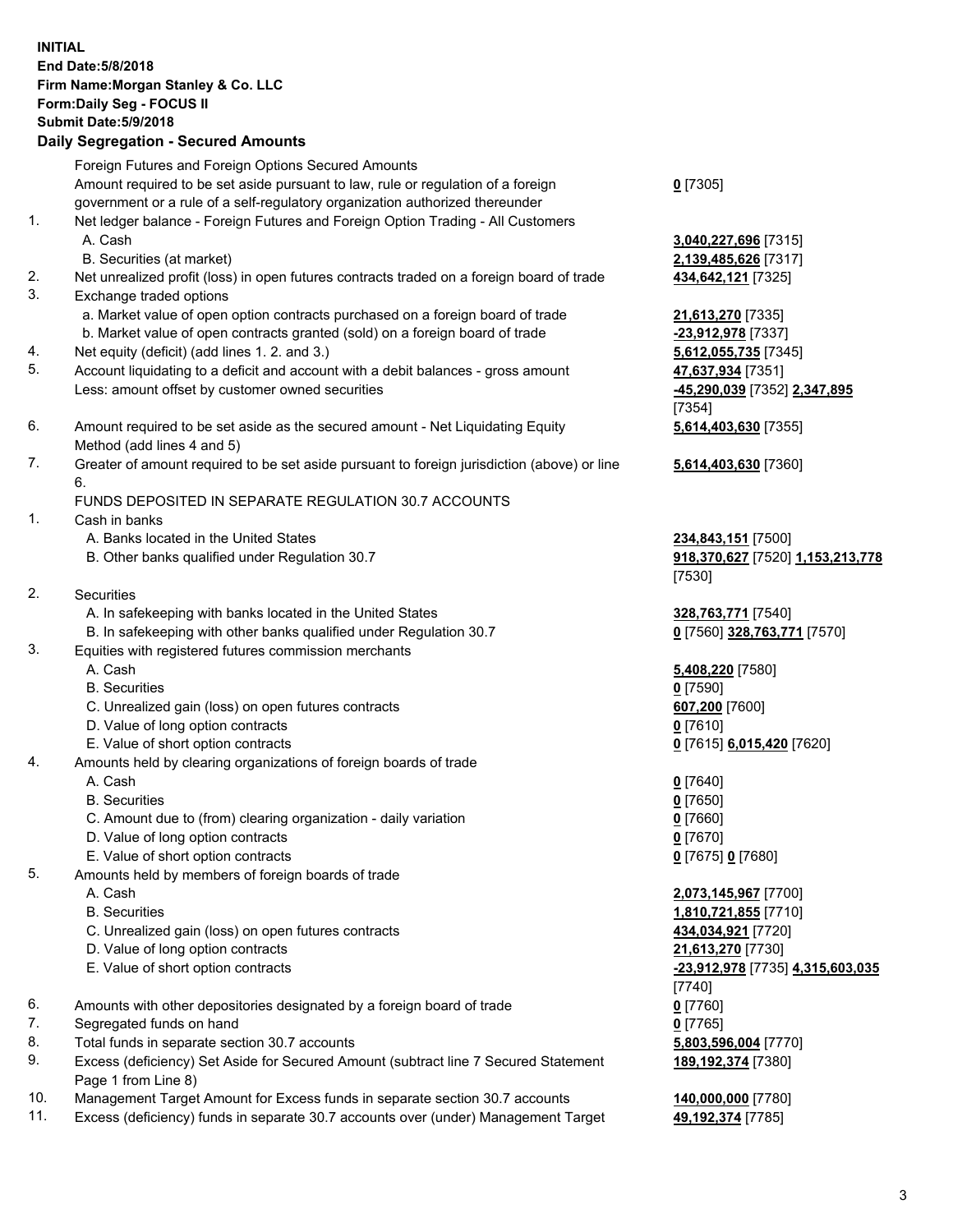**INITIAL End Date:5/8/2018 Firm Name:Morgan Stanley & Co. LLC Form:Daily Seg - FOCUS II Submit Date:5/9/2018 Daily Segregation - Segregation Statement** SEGREGATION REQUIREMENTS(Section 4d(2) of the CEAct) 1. Net ledger balance A. Cash **10,310,862,421** [7010] B. Securities (at market) **5,202,615,088** [7020] 2. Net unrealized profit (loss) in open futures contracts traded on a contract market **-244,978,193** [7030] 3. Exchange traded options A. Add market value of open option contracts purchased on a contract market **433,997,267** [7032] B. Deduct market value of open option contracts granted (sold) on a contract market **-637,145,063** [7033] 4. Net equity (deficit) (add lines 1, 2 and 3) **15,065,351,520** [7040] 5. Accounts liquidating to a deficit and accounts with debit balances - gross amount **253,824,479** [7045] Less: amount offset by customer securities **-253,315,946** [7047] **508,533** [7050] 6. Amount required to be segregated (add lines 4 and 5) **15,065,860,053** [7060] FUNDS IN SEGREGATED ACCOUNTS 7. Deposited in segregated funds bank accounts A. Cash **4,085,618,676** [7070] B. Securities representing investments of customers' funds (at market) **0** [7080] C. Securities held for particular customers or option customers in lieu of cash (at market) **988,917,068** [7090] 8. Margins on deposit with derivatives clearing organizations of contract markets A. Cash **6,172,797,610** [7100] B. Securities representing investments of customers' funds (at market) **0** [7110] C. Securities held for particular customers or option customers in lieu of cash (at market) **4,213,698,020** [7120] 9. Net settlement from (to) derivatives clearing organizations of contract markets **142,503,367** [7130] 10. Exchange traded options A. Value of open long option contracts **433,997,267** [7132] B. Value of open short option contracts **-637,145,063** [7133] 11. Net equities with other FCMs A. Net liquidating equity **4,774,168** [7140] B. Securities representing investments of customers' funds (at market) **0** [7160] C. Securities held for particular customers or option customers in lieu of cash (at market) **0** [7170] 12. Segregated funds on hand **0** [7150] 13. Total amount in segregation (add lines 7 through 12) **15,405,161,113** [7180] 14. Excess (deficiency) funds in segregation (subtract line 6 from line 13) **339,301,060** [7190] 15. Management Target Amount for Excess funds in segregation **280,000,000** [7194] 16. Excess (deficiency) funds in segregation over (under) Management Target Amount **59,301,060** [7198]

Excess